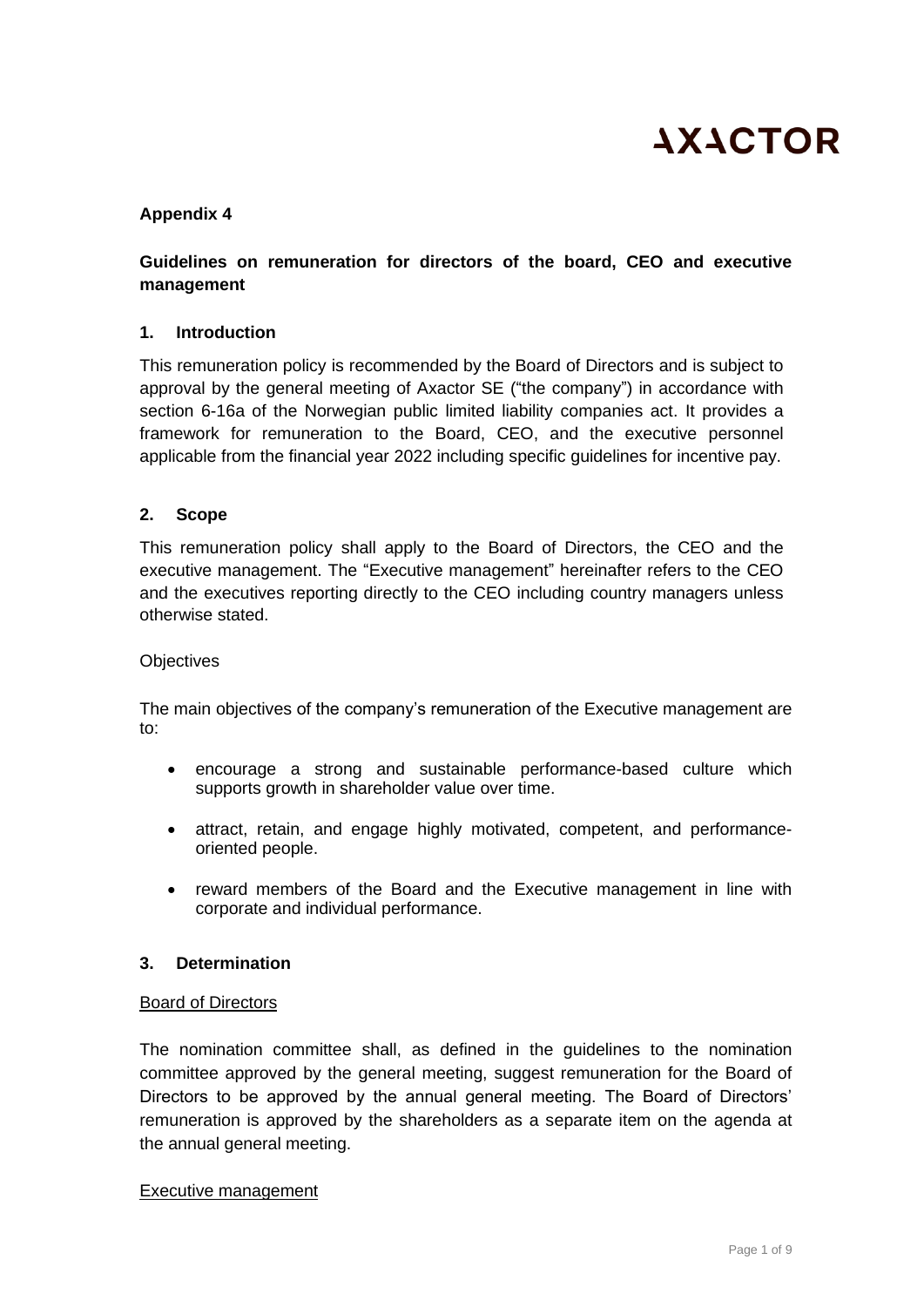The Board of Directors shall design a remuneration policy for the Executive management, propose the policy for the annual general meeting's approval, and implement the approved policy, including determine the remuneration and other terms and conditions for the Executive management. The Board of Directors shall annually review the remuneration policy.

The Board of Directors shall act independently of the Executive management and consist solely of shareholder elected members to avoid any conflicts of interest. The Board of Directors shall appoint a separate remuneration committee consisting of minimum two members of the Board of Directors, each of whom shall be free of any relationship that, in the opinion of the Board of Directors, would interfere with his or her exercise of independent judgement. The Chairman of the remuneration committee shall be appointed by the Board of Directors.

The remuneration committee is responsible for submitting a clear and understandable proposal to the Board of Directors on the remuneration principles for members of the Executive management. The remuneration committee shall propose, and the Board of Directors approve the annual salary adjustment, bonus level and targets as well as bonus achievement for the CEO. The annual salary adjustment, bonus level and targets as well as bonus achievement for the executives reporting to the CEO shall be determined by the remuneration committee following a proposal from the CEO. A transparent and aligned structure with clearly defined expectations in line with this policy shall be applied both when setting the targets and when assessing performance against the pre-defined targets. When determining variable remuneration awards and evaluating performance, risk and compliance conduct shall be appropriately considered. Non-compliance to the company's policies and laws and regulations should result in a reduction or annulment of the bonus depending on the severance. Financial targets shall be easily measurable and assessed towards audited financial results after year-end.

The CEO and other representatives may participate in the committee meetings except when the committee discusses issues concerning themselves.

# **4. Remuneration to the Board of Directors**

The Chairman and each director of the Board of Directors should receive a fixed annual fee for the assignment. In addition, the Chairman and each director being a member of board committees may receive a supplemental annual fee per committee engagement. The fee may vary whether the director is the Chair of the committee or a member. Each director may be requested to take on specific ad hoc tasks outside their normal duties assigned by the Board of Directors. In each such case, the Board of Directors shall determine a fixed fee for the work carried out related to those tasks. The fixed fee will be disclosed in the annual remuneration report.

Reasonable and documented travelling costs and similar business-related expenses incurred by the directors in connection with the performance of directorship duties shall be reimbursed.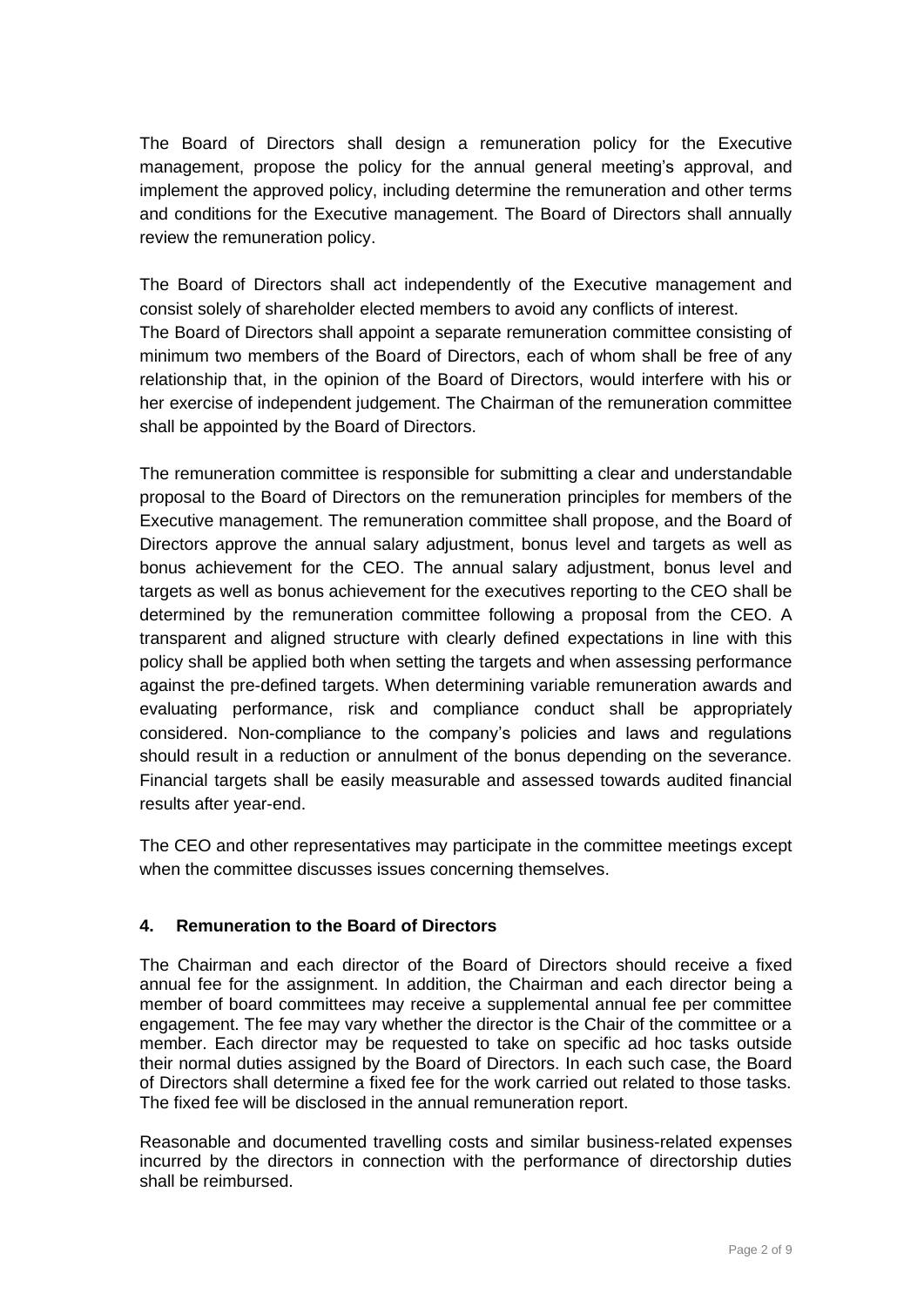Board members are not eligible to participate in any incentive arrangements operated by the company unless approved specifically by the general meeting.

## **5. Remuneration to Executive management**

#### **5.1 Principles**

The Board of Directors, including its remuneration committee, shall base the remuneration to Executive management on the following principles to support the company's business strategy, long-term interests and financial sustainability:

- *Market competitive:* Axactor shall offer market-competitive remuneration opportunities to attract, retain, and motivate the talents needed to achieve Axactor's vision, business strategy and other company objectives. It shall be fair, competitive compared to peer companies in the industry and sustainable for the company. The reference group for Executive management should be comparable companies considering e.g. listed companies, geographical location, financial industry, but not leading in relation to the current local labour market.
- *Pay for performance*: A proportion of the remuneration package should be performance based to motivate to high performance based on responsible business practices aligned with the company's values as it promotes sustainable development, focus on the business' goals and implementation of strategies which will provide value for Axactor's shareholder, customers, employees, and partners. Each element of the remuneration shall be weighted to ensure continuous and further positive development of the company and linked to the achievement of key financial and nonfinancial targets that are aligned with the company's strategy.
- *Transparency*: The remuneration regime shall be transparent, predictable, and easy to understand.
- *Business alignment and consistency*: The targets set for the short-term incentives shall ensure that local practices are aligned and consistent with Axactor´s principles and policies and remain flexible enough to evolve as Axactor's business priorities change.
- *Shareholder and strategic alignment*: The remuneration must align the interests of all employees in driving value creation for shareholders. Axactor's main focus for the next years is to increase presence in the current core markets to harvest economies of scale, increase focus on profitability and earnings without compromising on environmental, social or governmental standards and consequently initiate dividend payments as the return on equity gradually improves. The strategic priorities set shall each consist of several defined specific financial and non-financial goals and related actions to execute on over time of which the Executive management should be measured. The remuneration shall ensure the right balance between shortterm objectives creating the foundation for the long-term value and ensure that employees and shareholders interests coincide.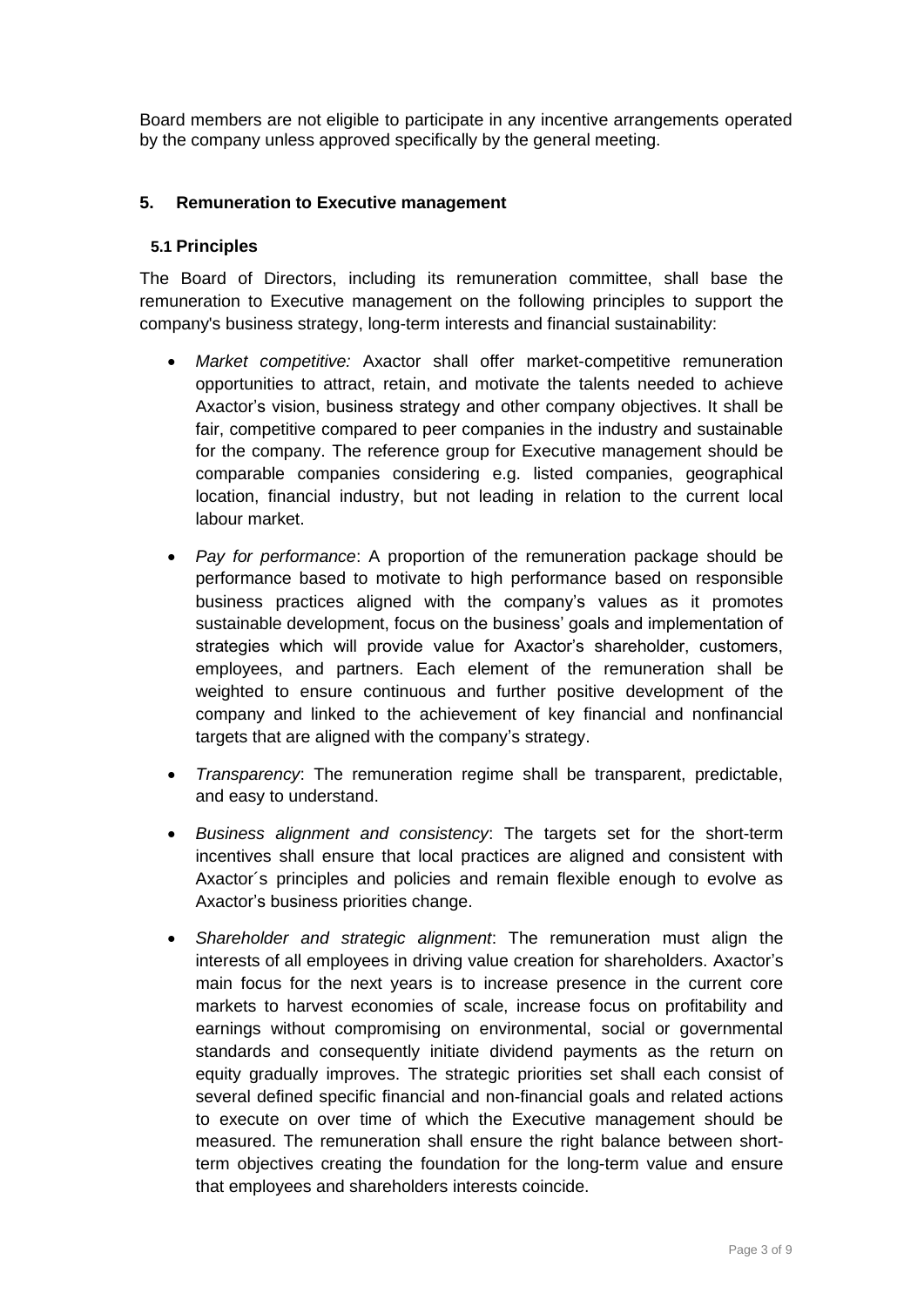- *Sustainable results*: The remuneration shall support sustainable results and the long-term interests of the shareholders by including goals directly linked to the performance of Axactor and by awarding parts of variable remuneration in financial instruments. The remuneration must be aligned with efficient and responsible risk management, Axactor's values and applicable regulations. The targets set must motivate to responsible operations and business conducted in an ethical, sustainable, environmentally, and socially responsible manner, ensuring that good corporate governance is practiced, and internationally recognized human rights principles are respected.
- *Non-discrimination*: The remuneration may differ based on achievements, competences, abilities, and behaviour, but shall never discriminate on gender, sexual orientation, age, ethnicity, religion, marital status or any other identity.

### **5.2 Types of remuneration**

Executive management's total remuneration should comprise of a market based fixed salary, standard employee benefits and variable pay in terms of short- and long-term incentives. The effect on long-term results shall be considered when determining goals and targets for variable remuneration. Awards should normally be paid out in cash, but Executive management should be encouraged to invest in the underlying share.

### **5.2.1 Fixed remuneration**

**Fixed base salary** should remunerate for role and position and be affected by responsibility, job complexity, performance, and breadth of the company's operations. It shall be reviewed annually, considering a range of factors including the individual's skills, performance, and experience; increases for the broader workforce; external market data amongst peers, the size and responsibilities of the role as well as the geographical location of the role, internal relativity, and external economic environment.

**Pension and Insurance** aims at ensuring employees an appropriate standard of living after retirement as well as personal insurance during employment. Pension and insurance provisions shall be in accordance with local laws, regulations and market practice and may be either collectively agreed schemes or company-determined schemes, or a combination thereof. In additional, a reasonable top hat pension, subject to a cap, may be offered to Executive management as well as a compensation for illness limited to the sick leave pay from the national insurance limited to maximum 12 months.

### **5.2.2 Short-term incentives**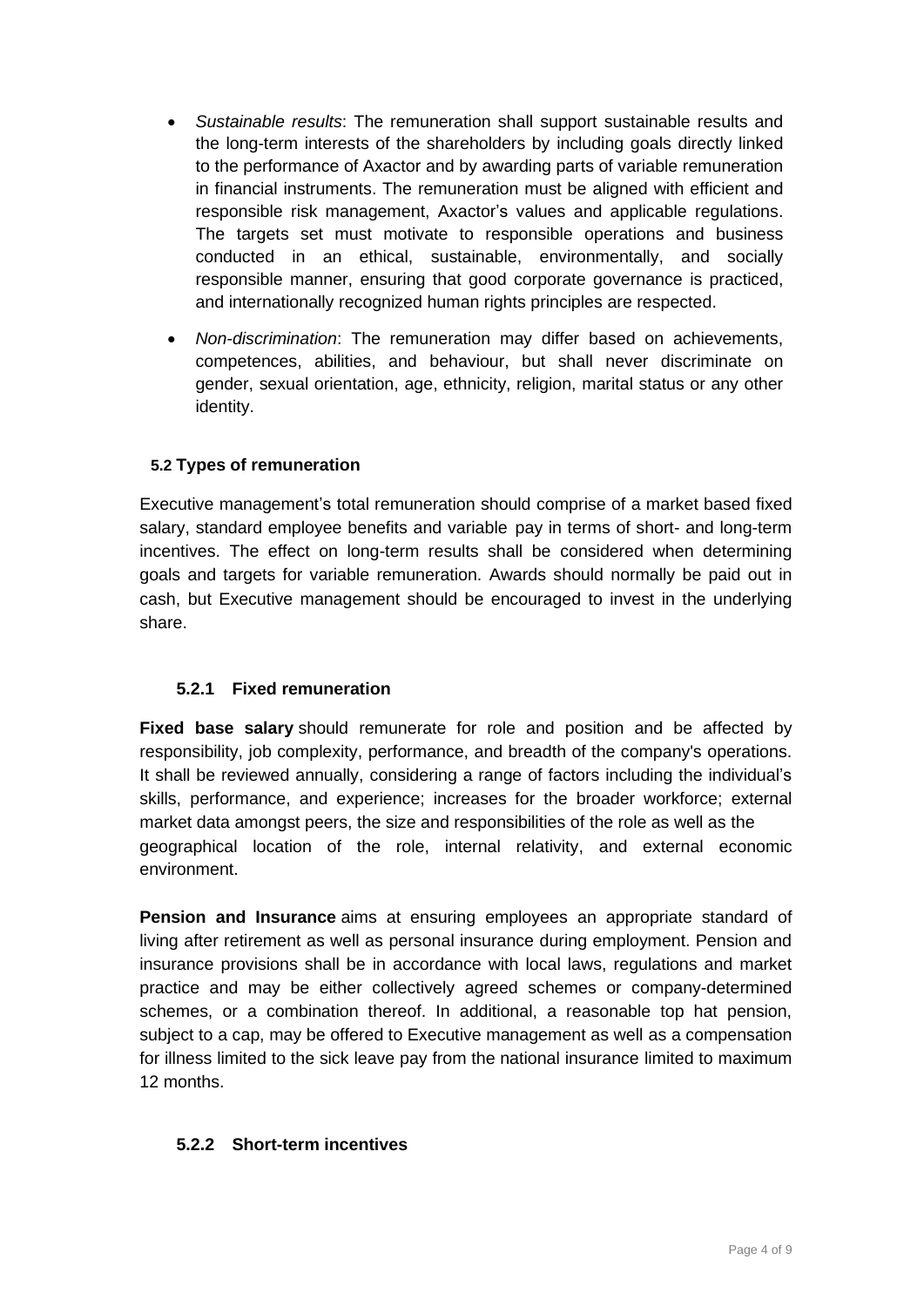The short-term incentive plan consists of annual or one-time bonuses which will be paid out based on the achievement of pre-determined goals. The following principles shall apply for the short-term incentives:

- The right to bonus shall be limited to a fixed percentage of the annual fixed base salary, and never exceed 100% of annual fixed base salary.
- All payouts shall be capped at 100% of target bonus.
- The bonus shall be based on clear, pre-defined and measurable criteria to avoid risk of "payment for failure".
- Targets shall be set annually, include achievement of defined financial results of the company and individual performance objectives. As a main principle 70% should be related to financial targets and 30% related to individual targets.
- Levels and targets shall be aligned with the remuneration principles.
- At least one of the individual performance objectives shall support the company's ESG targets such as but not limited to ethical business behavior, good debt collection practices, data privacy, information security, prevention of financial crimes, diversity, non-discrimination and equal opportunities, talent attraction and retention, responsible selection of customers and partners and environmental footprint.
- Individual performance shall be assessed not only on what is delivered but also on how it is delivered. The payout on financial targets shall be dependent on achievement of personal targets.
- It is a precondition for the payment of bonuses that the manager is employed and notice of termination of the employment has not been given by any party at the time of payment.
- Payment for achieved short-term incentives to Executive management shall be made annually on audited financial results after year-end.
- The Board may at any time waive the short-term incentives program to Executive management.

Business and individual goals and target-setting across Axactor shall be aligned annually with the overall strategy, budget, and predefined risk-adjusted criteria. The targets for the short-term incentives will hence be both absolute and relative financial and individual targets.

The individual targets may range from three to five personal targets, with weights ranging from 5-25% for each. The specific measures, targets and weightings may vary from year to year to align with Axactor's strategy for each year. Executive management may in addition to the ordinary variable pay program also be granted a limited discretionary variable pay due to exceptional performance in case of initiatives that represents significant value for Axactor. The Board of Directors may grant the CEO a limited authorization to give such discretionary bonus for such initiatives.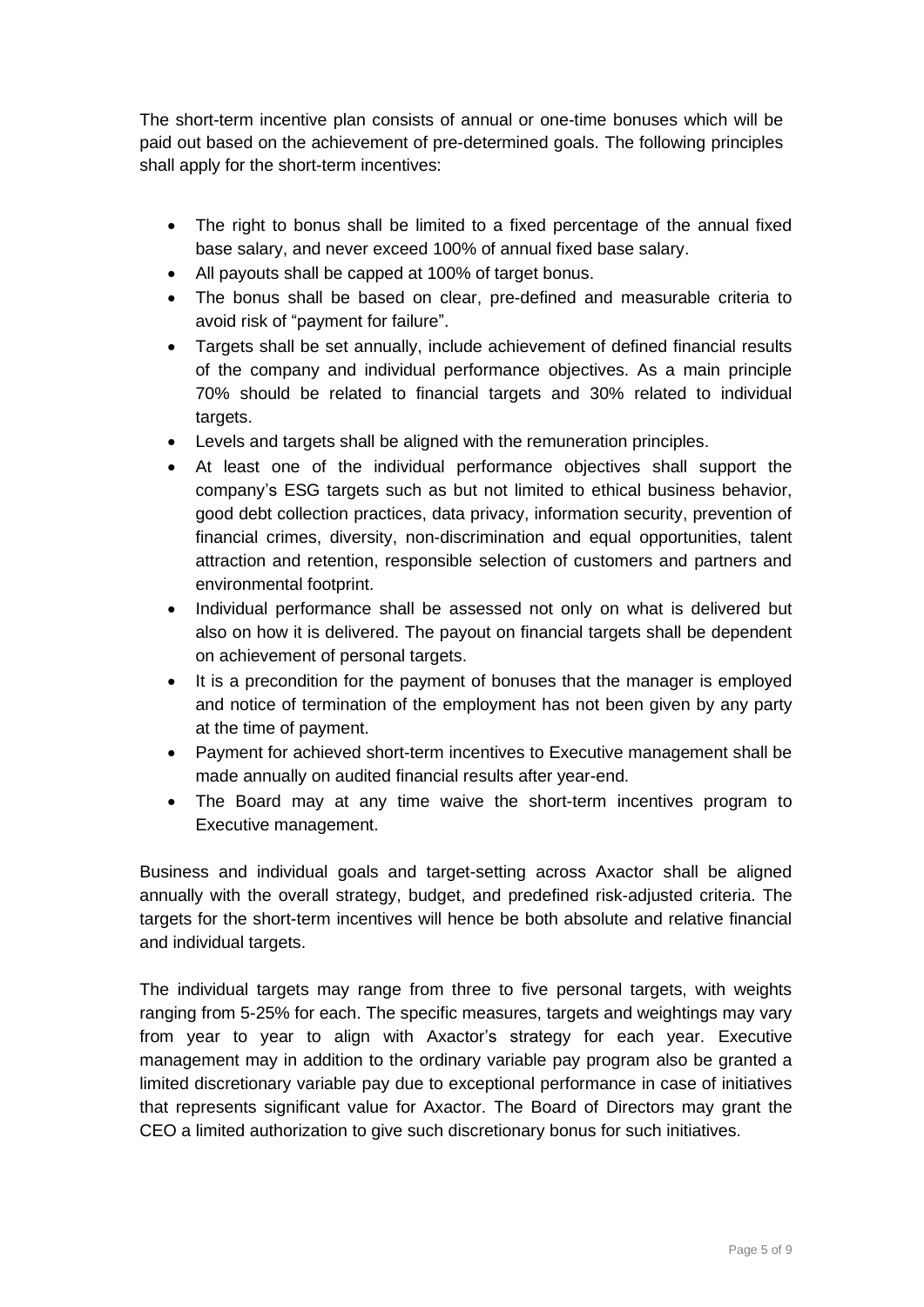The Board of Directors may also adjust targets and/or set different measures and weightings if the original targets or conditions are no longer appropriate, and that amendment is required so that the targets or conditions can met the original purpose.

# **5.2.3 Long-term incentive plan**

In order to ensure that the interests of the Executive management and shareholders coincide to a greater extent, and to ensure that key qualifications are retained in the company, a part of the incentive plan should be reflected in a share option program or program based on performance-based share units (PSU). Award of shares may be dependent on achieving specific targets and/or be linked to the company's share price.

The programs should contain clear binding guidelines related to among others vesting time, allocation- and exercise time. Vesting should normally be split up in at least three vesting periods after grant. Vesting should at least require that the holder of the rights is employed in the company. If the share settlement under a program is pending approval from the general meeting and the general meeting resolves not to renew the authority to issue shares or buy own shares, the Executive management participating in the program should be compensated according to further agreed terms determined by the Board of Directors. The programs should have a minimum duration (expiry) of approximately 5 years.

The Board of Directors may decide that specific terms shall apply for accelerated vesting or exercise as well as for adjustment of the incentive programs in the case of corporate activity e.g. a takeover in whole or in part, significant divestiture of activities, demerger, merger or other amalgamation of the company. The Board of Directors may also adjust the long-term incentive program(s) to allow for any changes to the company's capital structure or in the event of other material events provided this is in accordance with agreements entered and the authority given by the general meeting for the respective program.

Individual awards shall be determined by considering the overall performance, potential, competitiveness of the employment terms, position responsibility, need for retention, and the overall long-term organizational need.

# **5.2.4 Reclaiming variable pay - "clawback"**

Remuneration based on variable pay granted or paid on facts that were self-evidently incorrect or as the result of misleading information supplied by the individual in question, or granted or paid despite involvement in illegal actions, may be reclaimed in full or in part. On similar grounds vested long-term incentive awards may be cancelled and unvested withdrawn.

# **5.2.5 Other benefits**

The company may provide market competitive and cost-effective benefits such as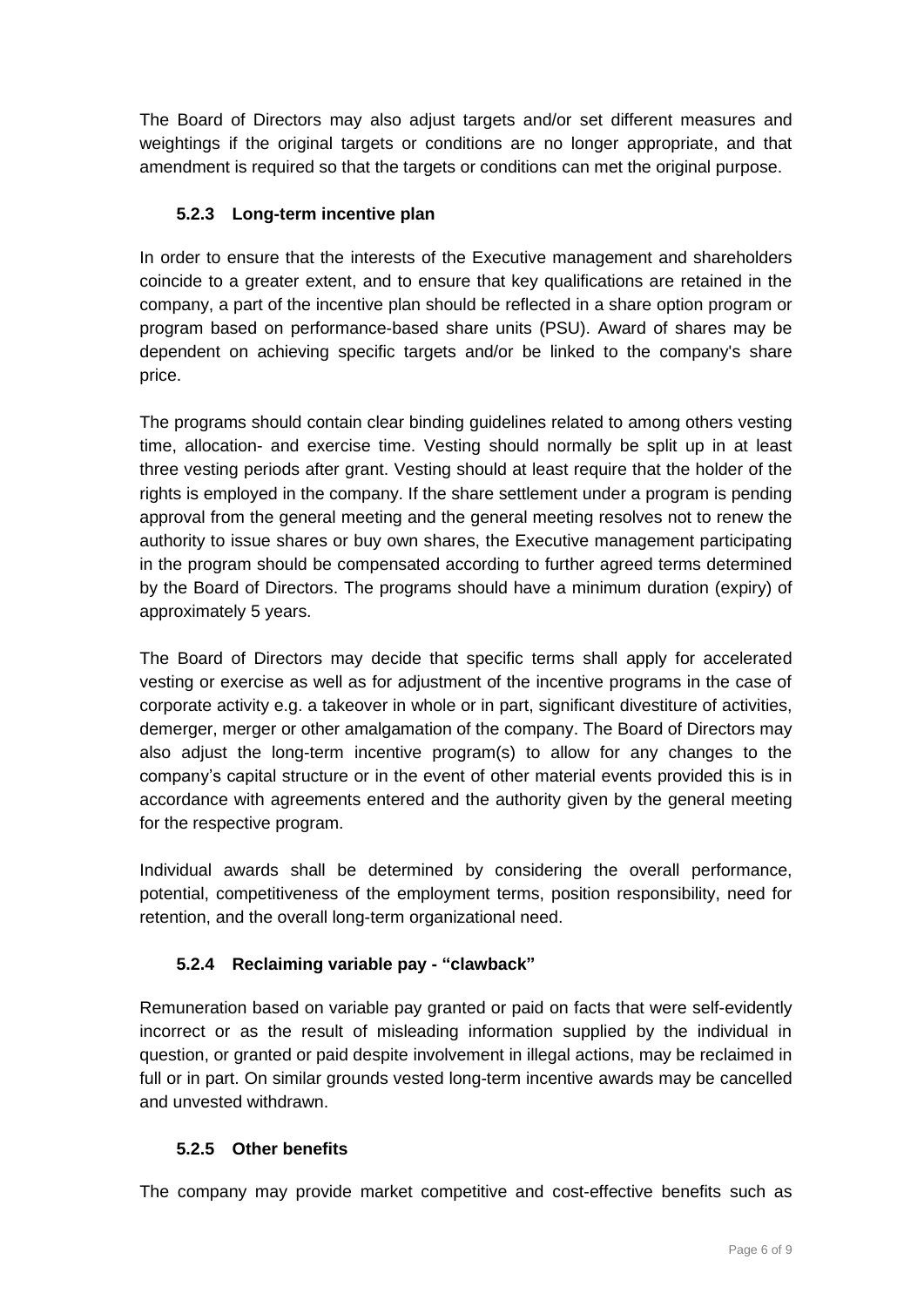healthcare, life and accident insurance on customary terms, parking, support relocation. Company car benefits should in principle be avoided but may be granted due to contractual obligations or given special circumstances. Company paid benefits shall be set considering the wider workforce rate and market practice in the country in which the executive resides.

# **5.2.6 Work environment**

Remuneration is just one factor to attract, retain, and engage highly motivated, competent, and performance-oriented people. Axactor shall also work continuously with the many non-financial elements to be an attractive place to work including succession planning, performance management and facilitate a positive, healthy, and non-discriminating work environment.

# **5.2.7 Recruitment**

When new members to the Executive management is recruited the principles in this policy shall apply. However, the Board of Directors may grant an extraordinary bonus or other extraordinary incentives limited to an amount equal to 100 % of the individual's fixed base salary for the full calendar year, to compensate an individual for loss of incentive remuneration from a former employer or to buy out remuneration terms forfeited on leaving a previous employer. For internal promotions pre-existing arrangements may be honored.

# **6. Executive management contracts**

Standard employment contracts aligned within applicable local law shall apply to Executive management regulating company customary benefits for employees and standard terms and conditions concerning salary, holidays, confidentiality, intellectual property rights, data privacy, conflict of interest, notice period from three to six months, non-compete and non-solicitation obligations up to twelve months.

Executive management should not receive any fee or other compensation for any director appointment on the board of subsidiaries within the group, only reimbursement of travel and other out-of-pocket expenses.

Executive management shall not be entitled to termination benefits other than ordinary pay during the agreed notice period.

If a member of Executive management waives the right to invoke the rules regarding dismissals, including the protection against dismissal without cause and the right to institute legal proceedings to challenge such dismissal, severance pay limited to six months, may be granted in exchange for such waiver. Such severance payments may be made up of salary, benefits and pension contributions and should reflect the notice period of the contract.

The Board of Directors are authorized to settle any claim with a member of the Executive management due to termination or change of employment provided that the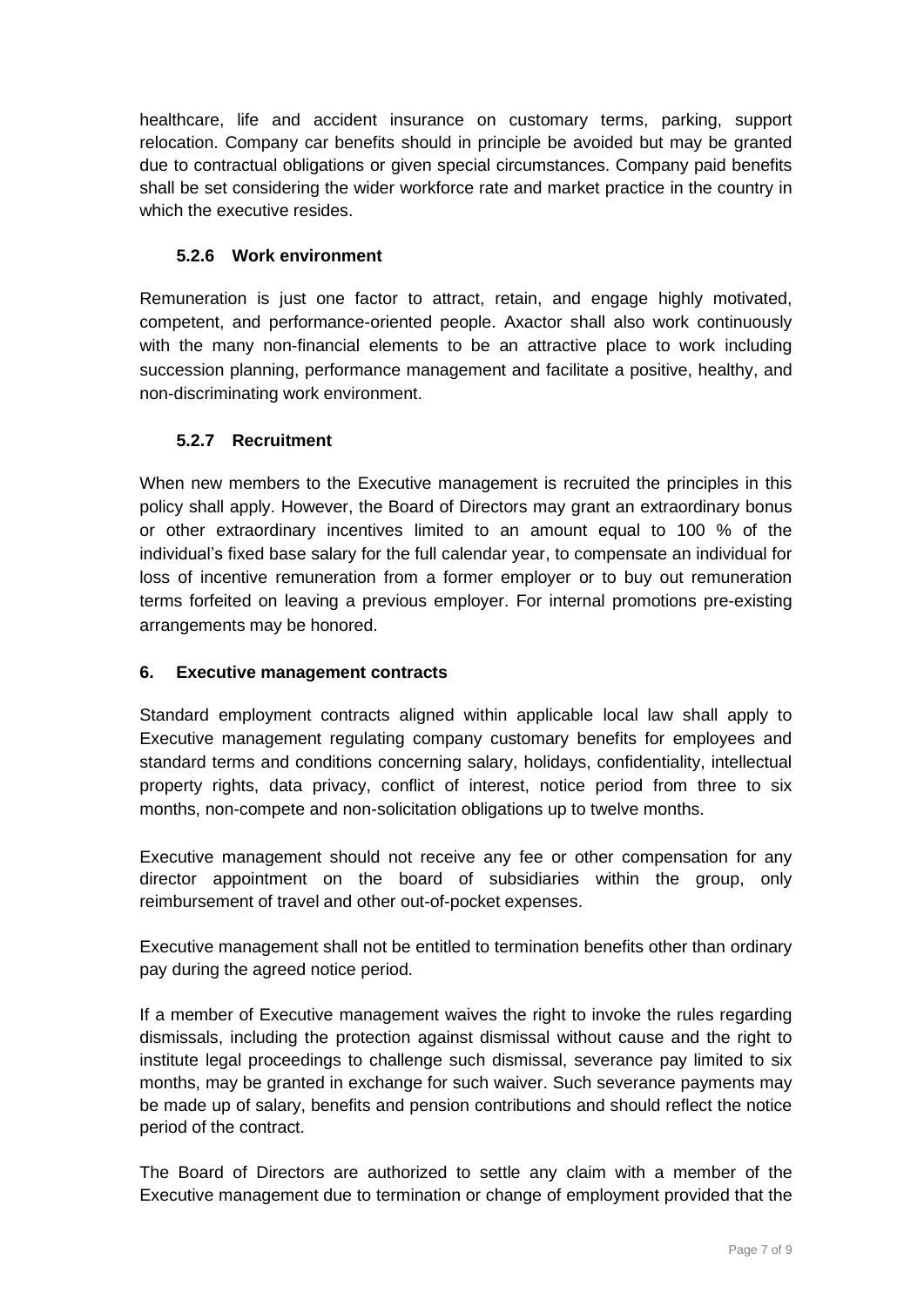payment is made in good faith in discharge of an existing legal obligation or damages for breach of such an obligation. Any termination payments, including payment during the notice period, may not exceed a total value equivalent to 12 months' remuneration including fixed and variable elements.

## **7. Control and risk management**

To secure transparency and to ensure that remuneration given each year are in line with this policy, details of measures and payments shall be outlined in the annual remuneration report in accordance with section 6-16b of the Norwegian public limited liability companies act as of 2022. Measures and payments to country managers shall not be included in the remuneration report. In addition to the control conducted by the Board of Directors, the company's auditor shall review the payments.

To ensure compliance with applicable international and local regulations, that risks are addressed properly and that the remuneration is aligned with the principles stated, an annual assessment shall be conducted by the Board's remuneration committee.

Risks shall further be addressed through the regular reviews of the remuneration structures, individual remuneration components, performance management, strategy, participants in variable remuneration plans and the potential size of potential awards.

Relevant control functions should be involved in and give input to the design of variable remuneration plans and associated processes.

# **8. Considerations towards employee's salaries and terms of employment**

The employees are carrier of the corporate values and culture which is vital to Axactor's success. The concept of how to run a successful collection business is based on trust and respect for the individual. With the expertise and dedication of its employees, Axactor can meet stakeholder's expectations. Axactor shall strive to ensure that it remains an attractive workplace for its employees by providing challenging and meaningful work, by fostering a culture that empowers everyone to learn and grow and by offering fair remuneration practices. The company shall set clear expectations for its leaders to act as role models who promote the core values and inspire their employees to succeed by working with engagement.

Strategic goals, policies and processes coupled to recruiting, development and succession of employees shall be formulated at Group level. Compensation for next level senior executives and other managers and employees shall follow the same structure and performance measures applied to Executive management. However, employees within sales and operations may have other short-term incentives models customized to local operational needs as fit best to meet the company's strategic targets. These deviations shall be approved by the respective country manager in alignment with the group COO.